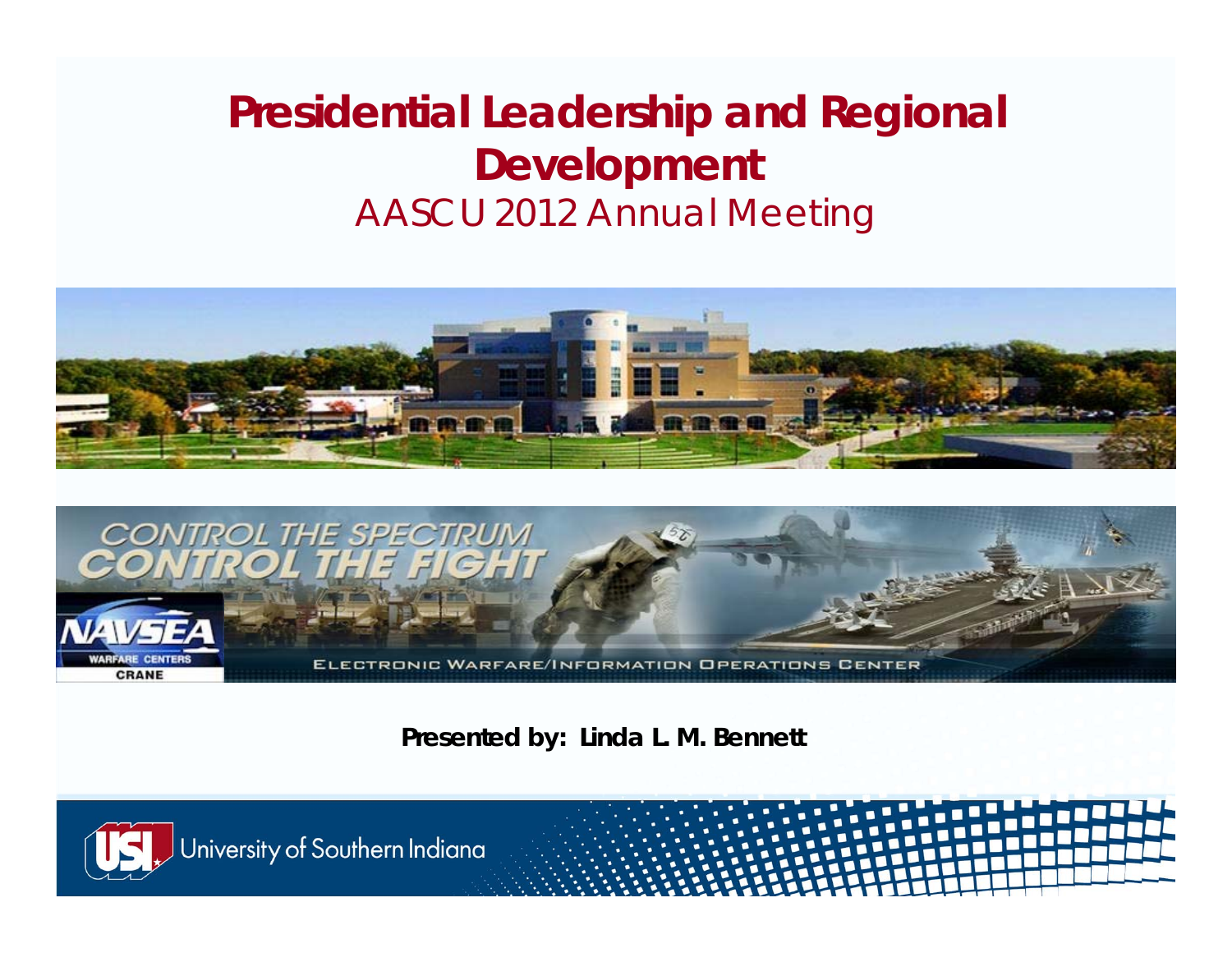### **Elements of Partnership**

- 9 **USI – STEM Resource Center**
- 9 **Leadership in Region-State is part of USI strategic plan**
- 9 **Crane NWC – Increase pipeline for future scientists**
- 9 **Crane NWC – Increasing employment base of Ph.D.s**



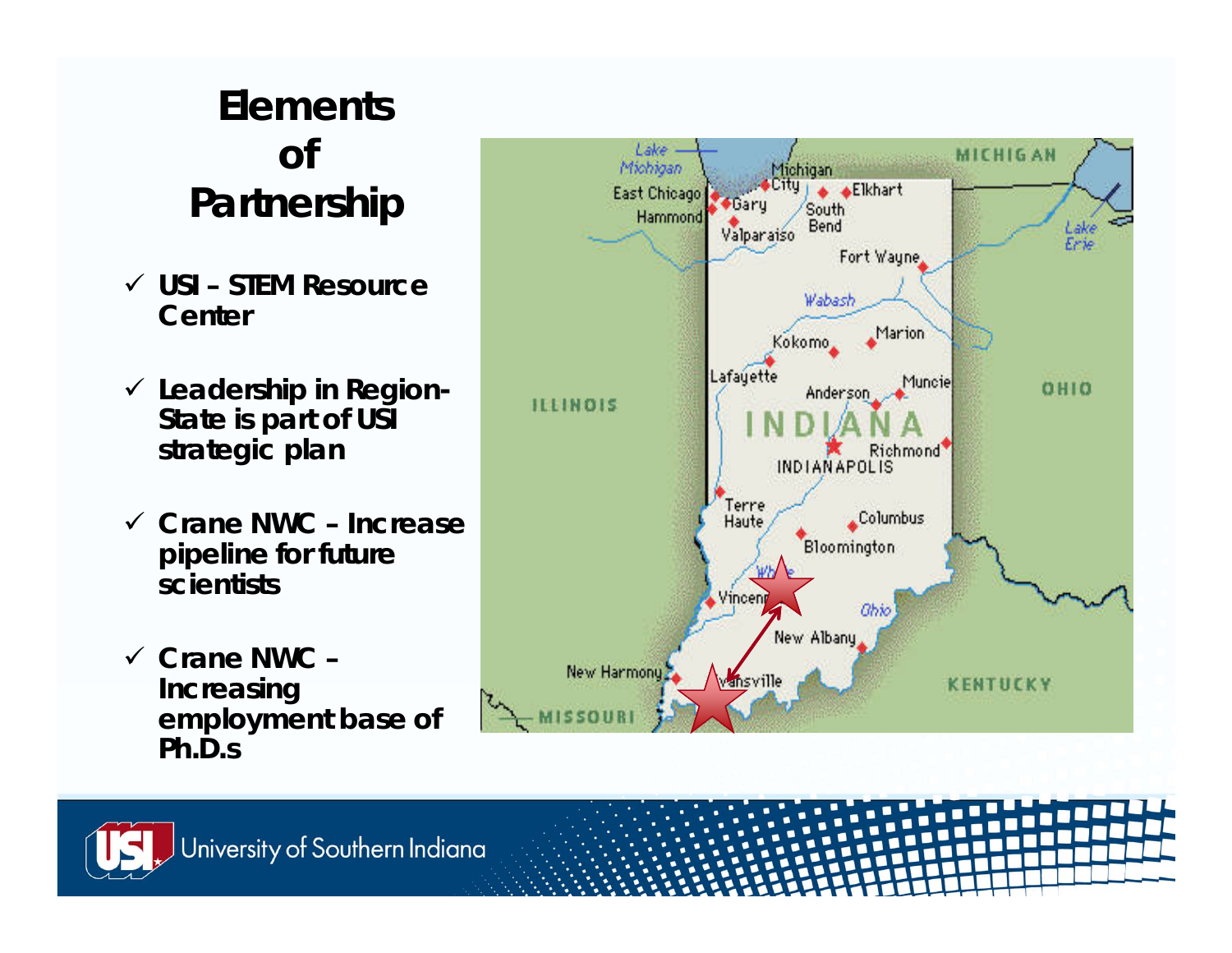# Challenges and Benefits

- Perceptions
- Resources
- Reputation/Recognition
- Learning Experience

University of Southern Indiana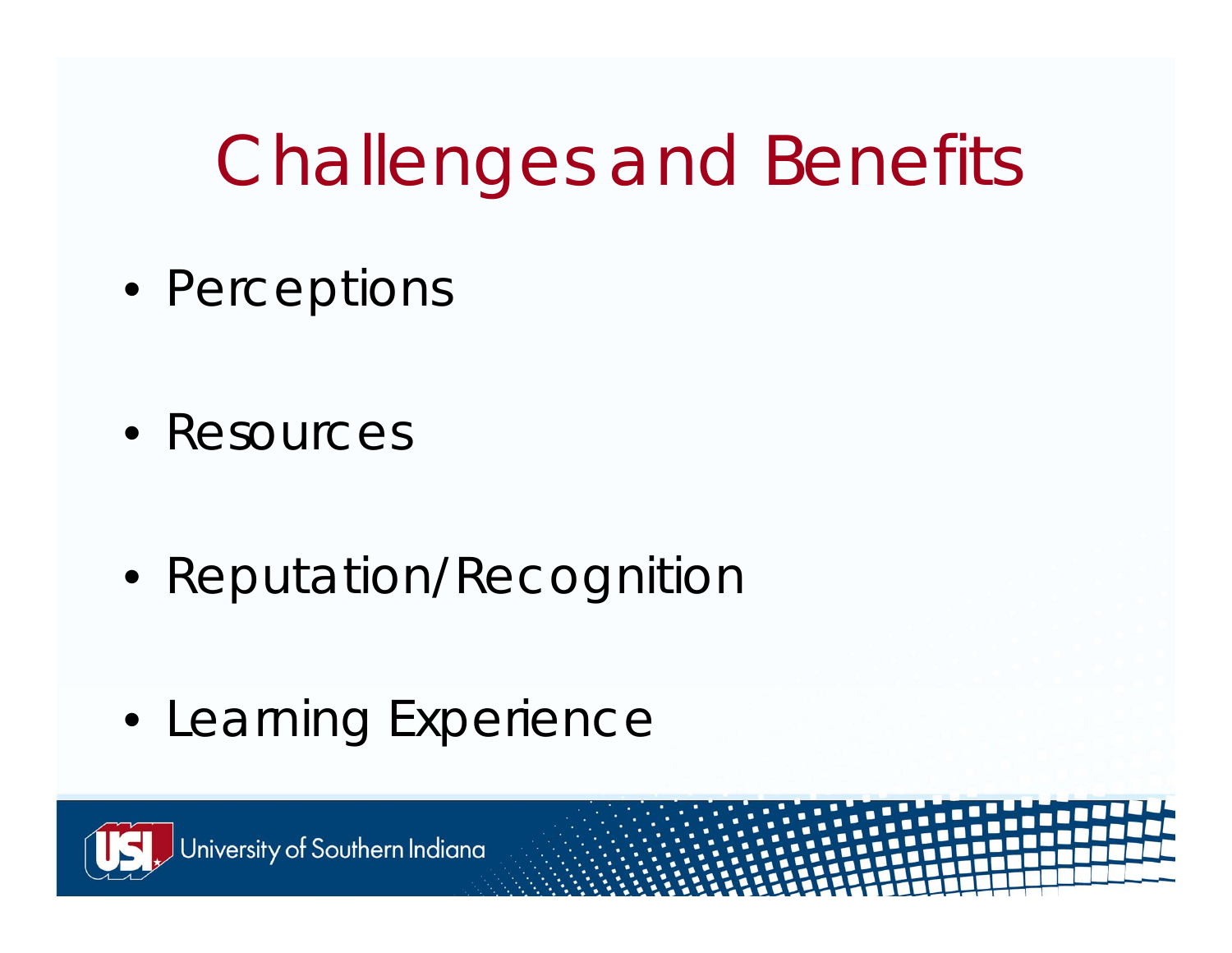## Future Visior



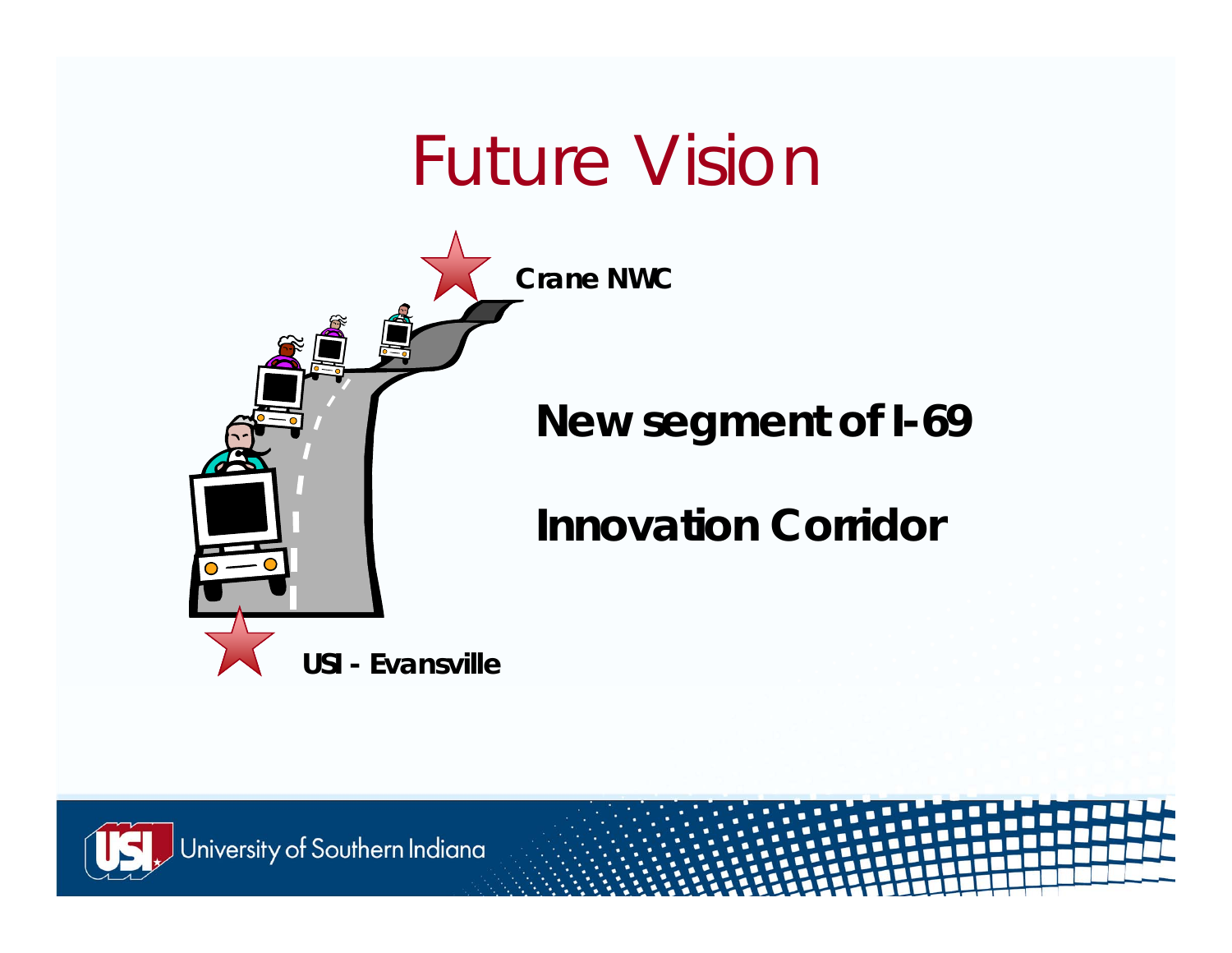#### **President Bennett -- Presentation Notes for AASCU 2012 Panel Discussion**

#### **Partnership with the Crane Naval Warfare Center**

- **Partnership began in 2007 with an educational agreement.** 
	- o USI is a STEM regional resource center. Crane seeking to populate a pipeline of future scientists and technicians. (very brief explanation of both institutions)
	- o Crane seeking to increase Ph.D. employment on its campus and looking for a deeper educational partnership and sense of exchange. USI seeking expertise in subfields not available on campus and ways of creating applied research opportunities for faculty and students.

#### **Challenges in forming a targeted regional partnership**

Focus on perceptions and resources

#### **Perceptions**

- Regional economic development presentation that dismissed the impact of institutions such as USI because "you're not a basic research university."
	- o Difficulty in seeing what a state public university has to offer apart from generating graduates. Low expectations of intellectual capital.
- How to build shared purpose between a university campus and a military campus. One of Crane's goals for the "warfighter" is to enable a "kill within 15 minutes." USI's goals not that deadly.

#### Resources

- Intellectual capital is stretched thin (heavy teaching loads, commitment to travel the distance between sites). The usual pattern of giving course release to allow one or more faculty members to pursue the partnership with Crane was not going to work over the long haul. We had to invest in a person who could be on the Crane campus full time, and bi-lingual (educationese and militarese).
- **T** Time: How to build a sense of shared mission.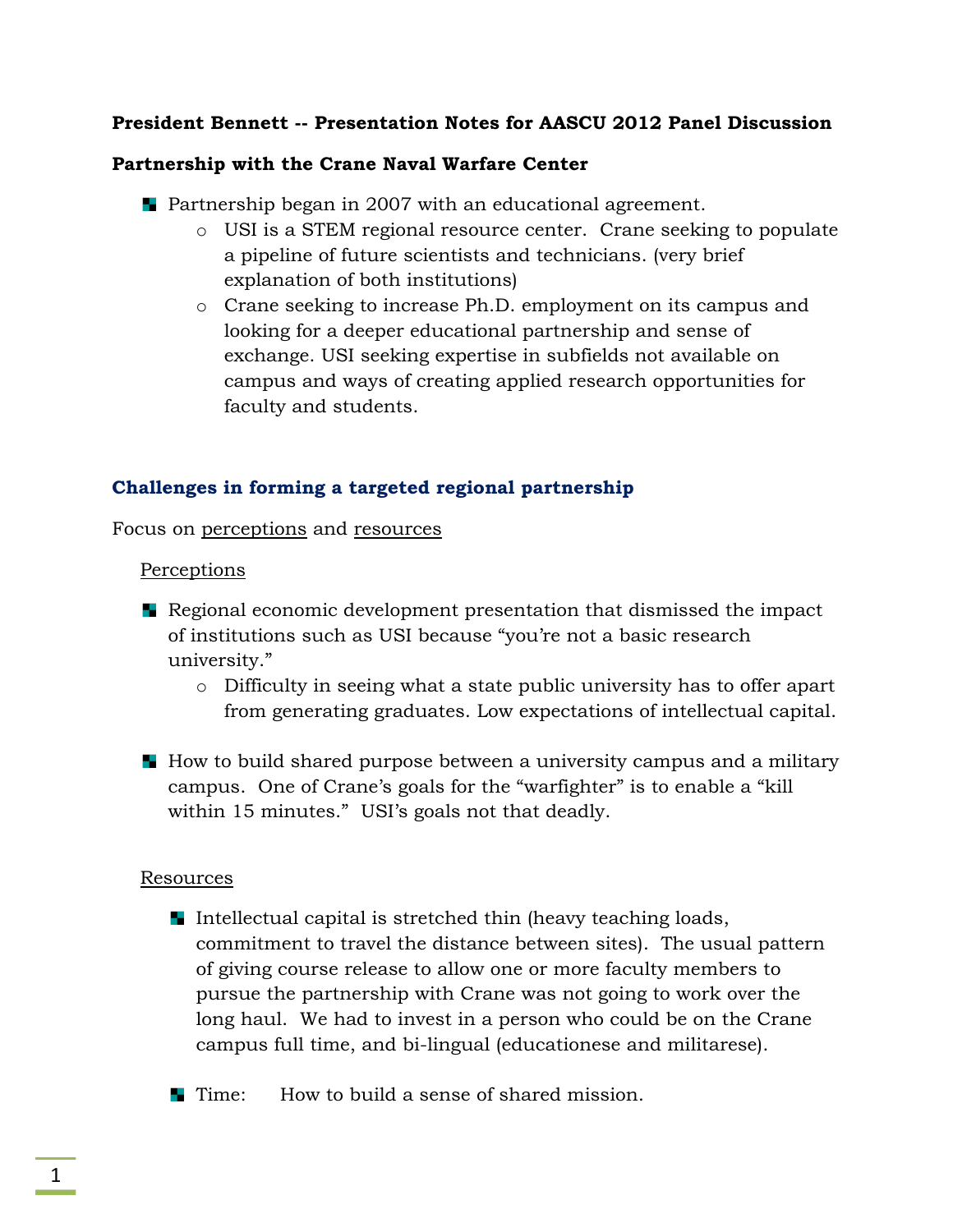Success – How to manage legal/IP issues.

#### **Quantifiable benefits to institution and region**

- Reputational benefit to USI regional and national recognition for "innovation discovery process" (IP mining) and tech transfer
	- o 2009 FLC Midwest Regional Partnership Award
	- o 2010 Department of Defense Technology Transfer Integrated Planning Team Conference – Innovation discovery process designated as a "best practice."
	- o 2011 UPCEA Recognition of Excellence Award for Innovations in Outreach and Engagement
	- o 2012 FLC Midwest Regional Appreciation Award
- Eco Devo potential for region IP Mining  $-5$  events with 23 projects reviewed
	- o 104 potential disclosures identified
	- o 345 commercialization potentials
		- 21 inventions disclosed and filed
		- 19+ external partners exposed and trained
		- 8 signed leases
		- 6 PIA partnerships
		- Thinking outside the manufacturing/agricultural box for the region
		- Commercialization Academy success during summer 2012 engineering and business students.

#### **What leadership have I given?**

- $\blacksquare$  Made the initial investment in an on-site liaison when I was still provost – continued focus once I stepped into president's office. That continuity helped keep us on task, particularly when long-time USI Outreach leader retired.
- Many personal visits to Crane, and their Technical Director comes to USI.